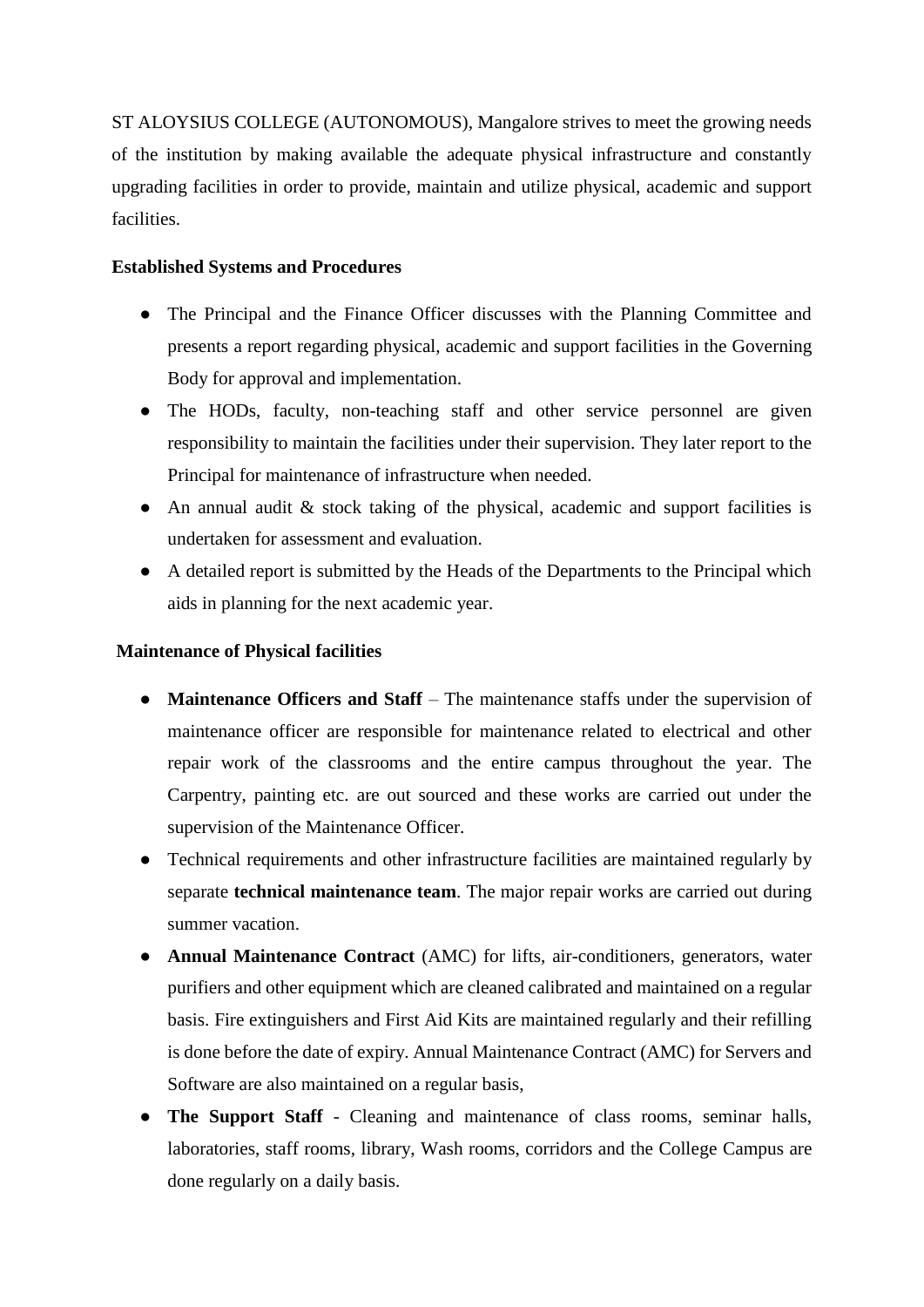- **Outsourced Security Service** The security of the campus is maintained by the Outsourced Security Agency Guards since November 2019.
- To ensure protection for staff & students, **CCTV cameras** have been installed at Computer Laboratories, Corridors, near the gates and other vantage points.

### **Maintenance of Academic facilities**

#### *Laboratory*

- **Stock Updating** of all the equipment, instruments, glass ware, specimens, computing devices etc. is done in all the departments annually and details are given to the College office for further action
- Regular maintenance of **Fault registers** and Log books in all the laboratories and repair works are carried out immediately.
- For any kind of maintenance or repair the **laboratory staff in-charge** reports to the Head of the Department, and he/she forwards it to the Principal and the repair work is carried out by the concerned service person.
- The instruments and equipment are **serviced by the suppliers** from whom it is purchased
- The **maintenance register** of the same is kept in the laboratory. Separate maintenance register is kept with details of maintenance entries i.e. name of instrument, date and description of maintenance.
- All the computer **labs and server room are equipped with Air Condition** facility for better maintenance.

### **Library**

- All books in the library are **arranged according to their classification**.
- The **Library support staffs** helps in maintaining the books and the other infrastructure in the library.
- Damaged books are bound, scanned and digitalized in the central library.
- The **annual stock updating and maintenance** of the library books is carried out during the summer vacation.
- On request from each department, a **list of required books** are prepared and procured for the next academic year.
- A nominal **penalty** is levied for delay in returning the library books or losing them.